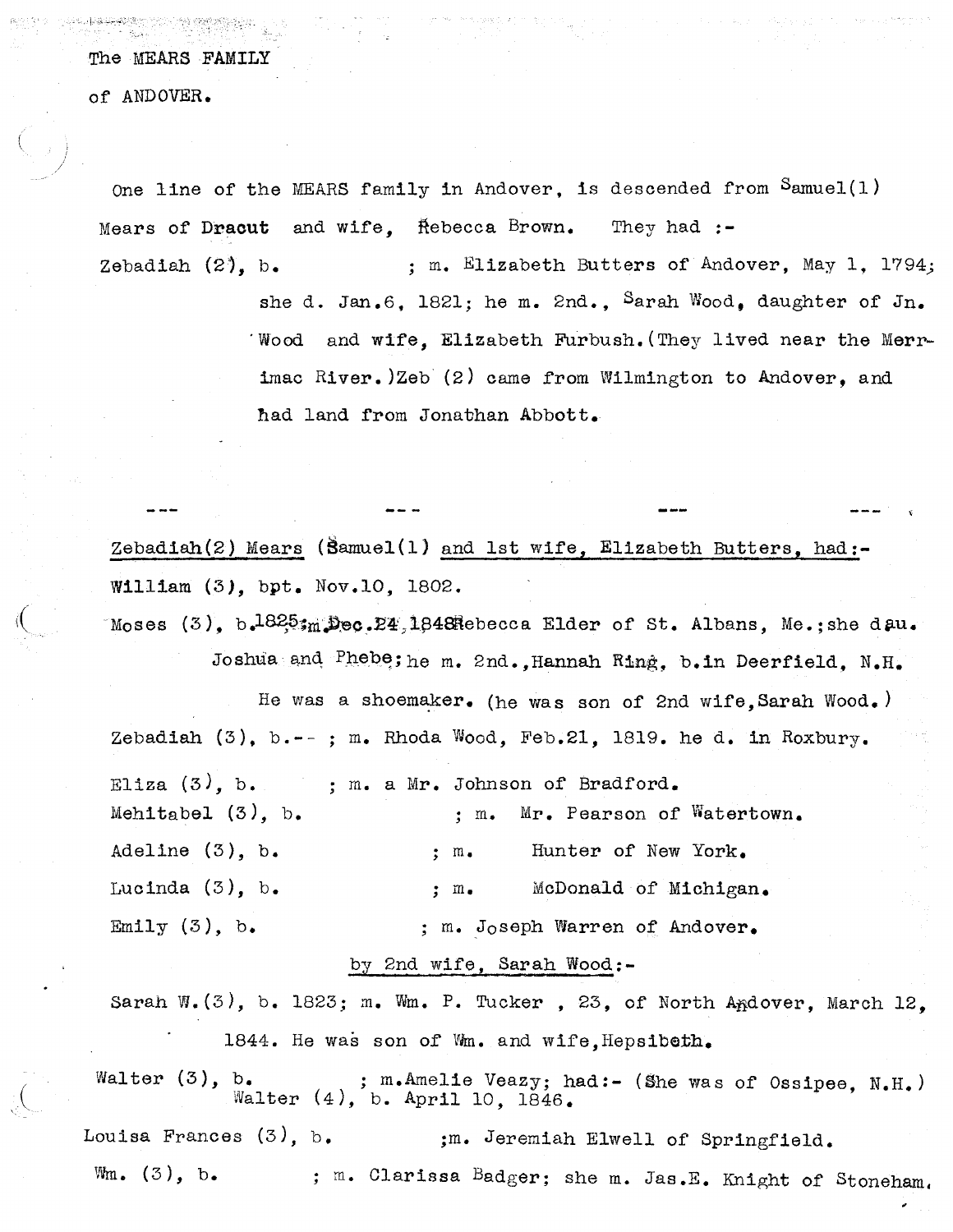Children of Zebadiah  $(2)$  Mears and 2nd wife, Sarah Wood, (cont.) :- $Milton(3)$ , b. ; m. Susan Fellan. Albert F.  $(3)$ , b. rn. Mary Ann Toogood. Clarissa B.(3), b.Feb.ll,1834. Warren  $(3)$ , b.  $\hspace{1cm}$  ; m. Abigail Mooars, Apr.26, 1829. They had  $\tilde{f}$ -Warren  $(4)$ , b. Aug. 8, 1829; m. Frances Platt, Sept.21, 1845:-Thomas W.(5), b. Feb.16,1849. Martha  $(4)$ , b. Jan.20, 1834.

( Warren  $(3)$  Mears lived west of Pole Hill. He worked for Herman Chandler in <sup>1844</sup> and bought his house lot from Chandler . His children were born in Chester, N.H.

The other children of Warren(4) Mears and wife, Frances Platt, were:-Harriet, (5), b. ; m. Andrew Jackson Hatch of Maine. Joseph (5), b. ; m. Sarah Jane Warren. Elizabeth  $(5)$ , b. ; m. Samuel Prescott Farnham. Charlotte  $(5)$ , b. ; m. Webb Bell.  $\text{CaIvin (5), b. }$  ; unm. Abby Ann (5), b. 1850.

Zebadiah (3) Mears (Zeb.(2)Samr(1) and wife, Rhoda, had:-Louiza  $(4)$ , b. Apr.28, 1829. William (4), b. Sept. 23, 1831.

Moses (3) Mears(Zeb.(2)Sam(1) and wife, Rebecca, had:-Augusta (4), b. Mar.6, 1849.